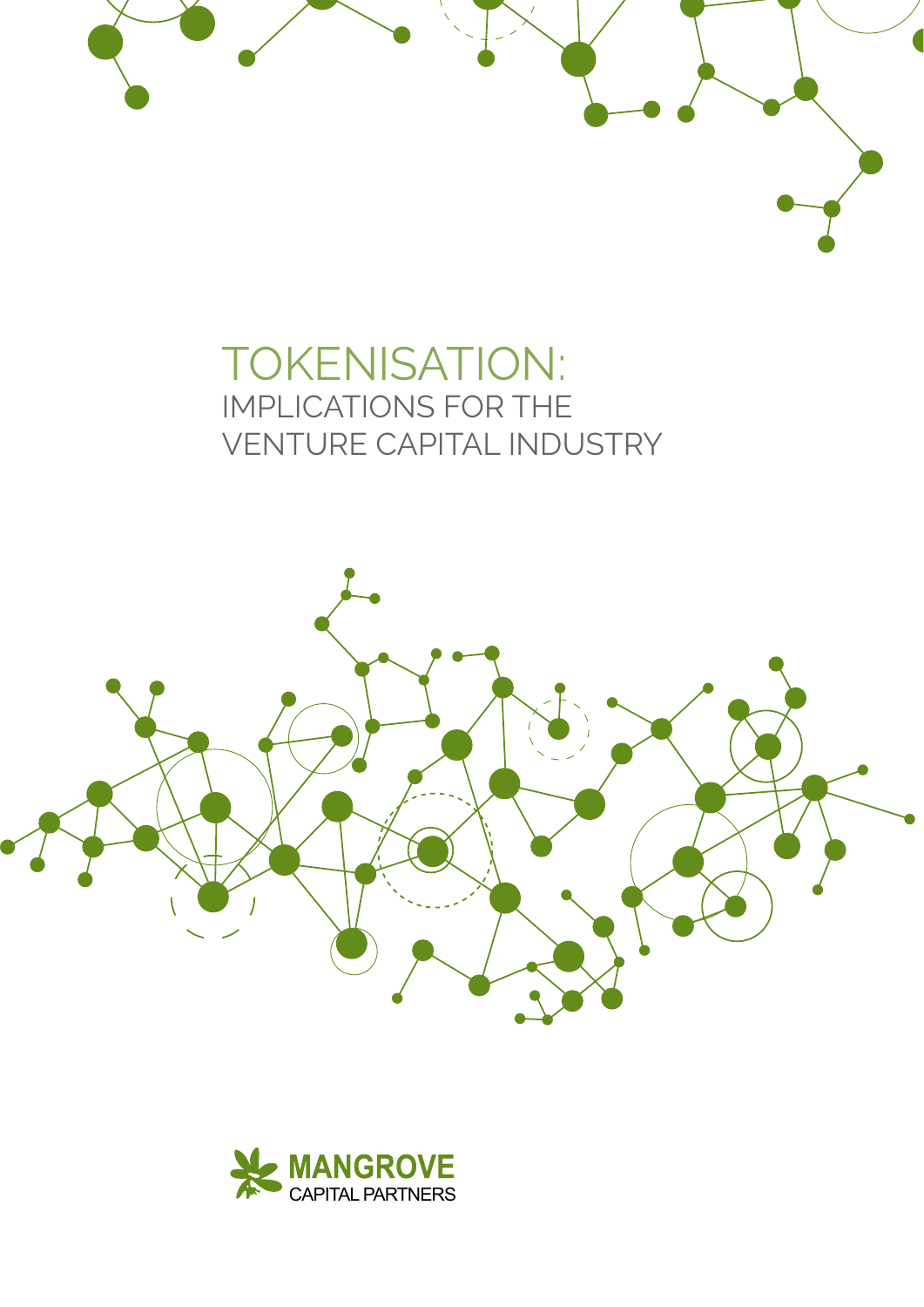### EXECUTIVE SUMMARY

Just nine months ago Fabian Vogelsteller and the Ethereum foundation produced a technical framework that could be used to finally manage a large number of investors and supporters in a transparent, automated and simple way. The initial coin offering (ICO) market has since grown at a dizzying pace - with over \$3bn raised through issuances of token-based digital currencies since the start of the year. Companies such as Protocol Labs Inc. and Tezos Foundation, which have barely begun to execute their vision, have raised hundreds of millions of dollars with the participation of esteemed technology investors. But many more companies have raised millions of dollars with no more than a questionable business plan. The growth of ICOs poses some fascinating questions – is this a bubble linked to hype around cryptocurrencies or does it represent a fundamental change in the way startups raise money? And if it is truly disruptive, how will it impact the venture capital industry?

This report by Mangrove Capital Partners will examine the potential of tokenisation and explain why ICOs could radically change how private companies raise capital. It will also provide an analysis of how this funding mechanism is being used, explore how ICOs could impact the venture capital operating model and examine the likely shape of a supporting regulatory framework.

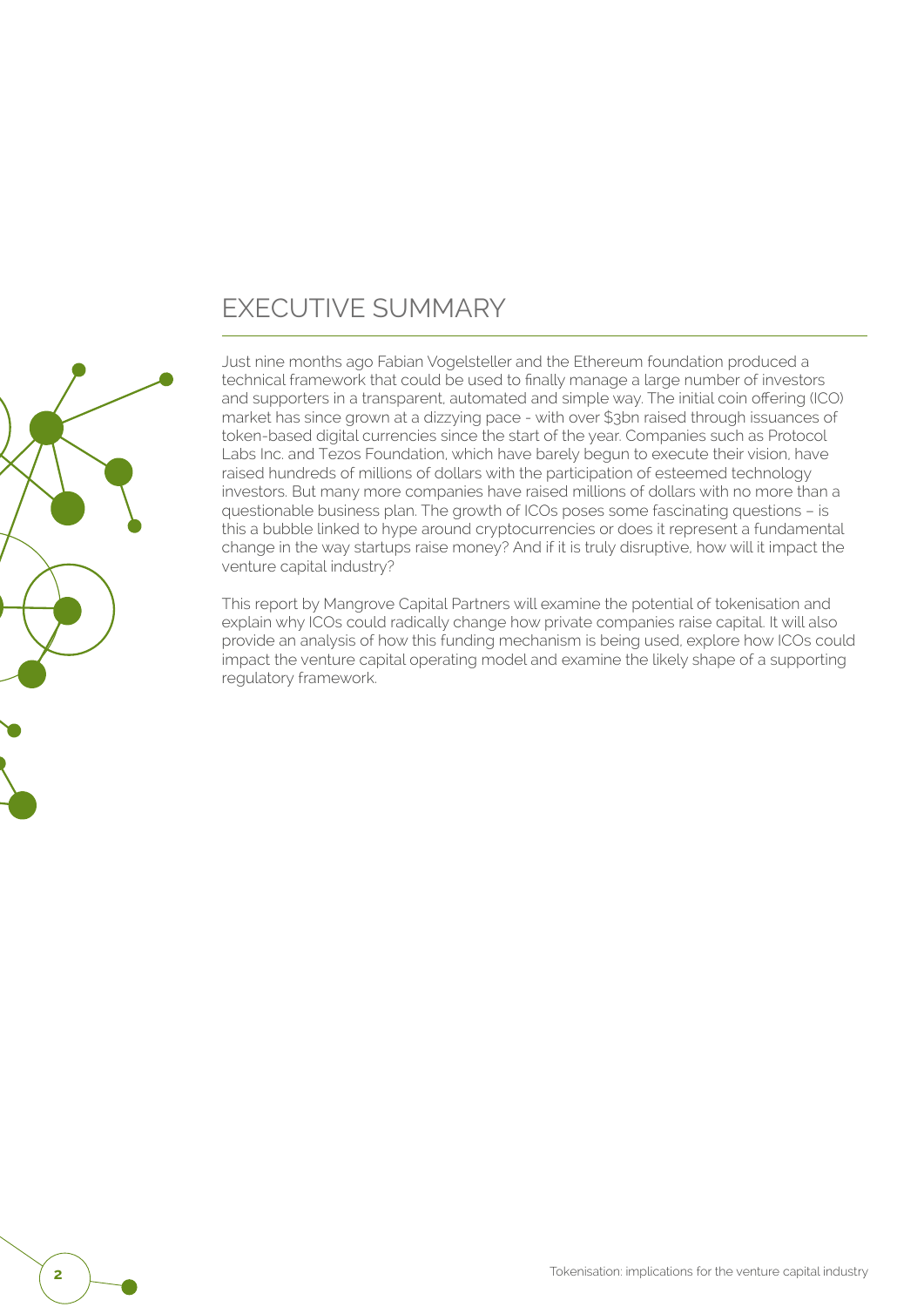#### WHAT IS A TOKEN?

A token is a digital asset based on blockchain technology that can be transferred between two parties without the need for a central intermediary. While an early and best-known example of a token is bitcoin, other tokens have since emerged – some using modified bitcoin code and others using an entirely new code-base, such as the Ethereum blockchain.

Tokens created using the Ethereum blockchain can have a variety of attributes attached and, with "smart contracts" added, they articulate, verify and enforce agreements between parties. The ERC-20 token standard defines a common list of rules for all Ethereum tokens to follow and has made launching tokens on top of the Ethereum blockchain very straightforward.

#### WHAT IS AN INITIAL COIN OFFERING?

The use of ERC-20 tokens has led to a new method of raising capital known as an Initial Coin Offering (ICO) in which projects issue tokens to investors in exchange for digital currency such as bitcoin or ether. The tokens allow investors to use the digital services that the startup plans to produce or even sell them if they appreciate in value.

San Francisco's Protocol Labs Inc., for example, raised \$253 million in an ICO to build a network with blockchain technology on which digital storage can be bought and sold using the Filecoin tokens it sold in the offering. If the company is successful in building a popular marketplace for digital storage then the value of Filecoin tokens is likely to rise.

ICOs have of course attracted considerable controversy and for good reason. ICOs currently lack a robust regulatory framework and do not confer any of the ownerships rights and legal protections that regulated shares do. As a result, ICOs have attracted numerous opportunists offering dubious investment opportunities – known as "washers" by those in the industry. These take advantage of retail investors that are ill equipped to do their own due diligence, many of which have been eager to diversify their vastly inflated cryptocurrency holdings. The growth of ICOs and the speed with which capital can be raised - web browser Brave's ICO generated \$35 million in under 30 seconds – have led to comparisons to Tulipmania, widely regarded as the first speculative bubble.

Amid growing concern over consumer protection, regulators are now taking action. In September China banned ICO funding, stating that it had "seriously disrupted the economic and financial order". South Korea has since followed suit. In the US, the SEC has filed fraud charges against two alleged ICO scams. Meanwhile UK regulators have warned consumers they are "very high-risk, speculative investments" and that investors "should be prepared to lose their entire stake".

However it is important to recognise that ICOs represent a very significant advance on established mechanisms for fundraising. Once regulated, ICOs could fundamentally change how businesses source growth capital and profoundly impact the venture capital and investment banking communities.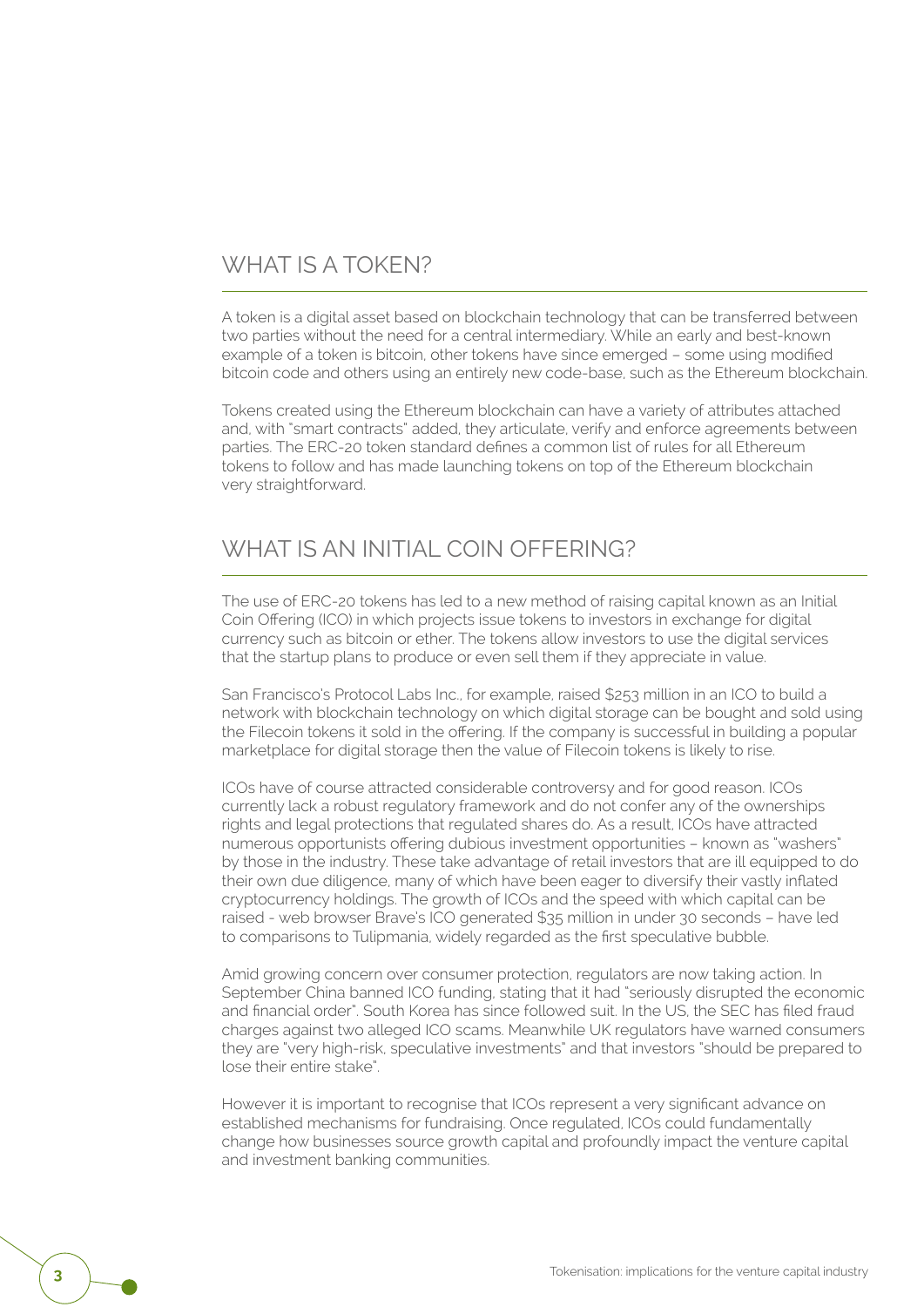#### ICOs – THE NEXT GENERATION OF CROWDFUNDING

According to the Financial Times, \$34bn was raised via crowdfunding platforms in 2015. It has proved popular with entrepreneurs for two reasons. Firstly, it can dramatically reduce the time and effort involved in fundraising. With startup founders holding 30-40 extended meetings with investors for every round of finance, seeking capital is an enormous task and considerable distraction - one that they have to repeat each year. Secondly, it helps founders build an incentivised pool of investors (in the case of equity-crowdfunding) or customers (in the case of non-equity crowd-funding) that actively promote their business both offline and online via blogs and social networks. The only drawback being that companies must either give away equity or ship products (often at a discount).

ICOs take the crowdfunding model a step further. By embedding value in the protocol layer through the issuance of digital tokens that can increase in value as the network becomes more valuable, the community of developers, early adopters and investors are all incentivised to build, grow and support the project. For example, a music streaming service could sell subscription tokens in bulk ahead of launch and amass a customer base motivated to promote the service as soon as the product is functional, not least because the value of their tokens will rise.

Founders can also use ICOs to raise significant capital (perhaps even all the capital they could ever need) in one early round of fundraising without giving away any equity in the business and without having to deliver anything more than tokens for a (highly scalable) software-based service. This is hugely significant for entrepreneurs as five rounds of venture capital finance can dramatically impact their shareholding. For example Aaron Levie, founder of Box, owned about 4% of Box when the company made its public offering in 2015.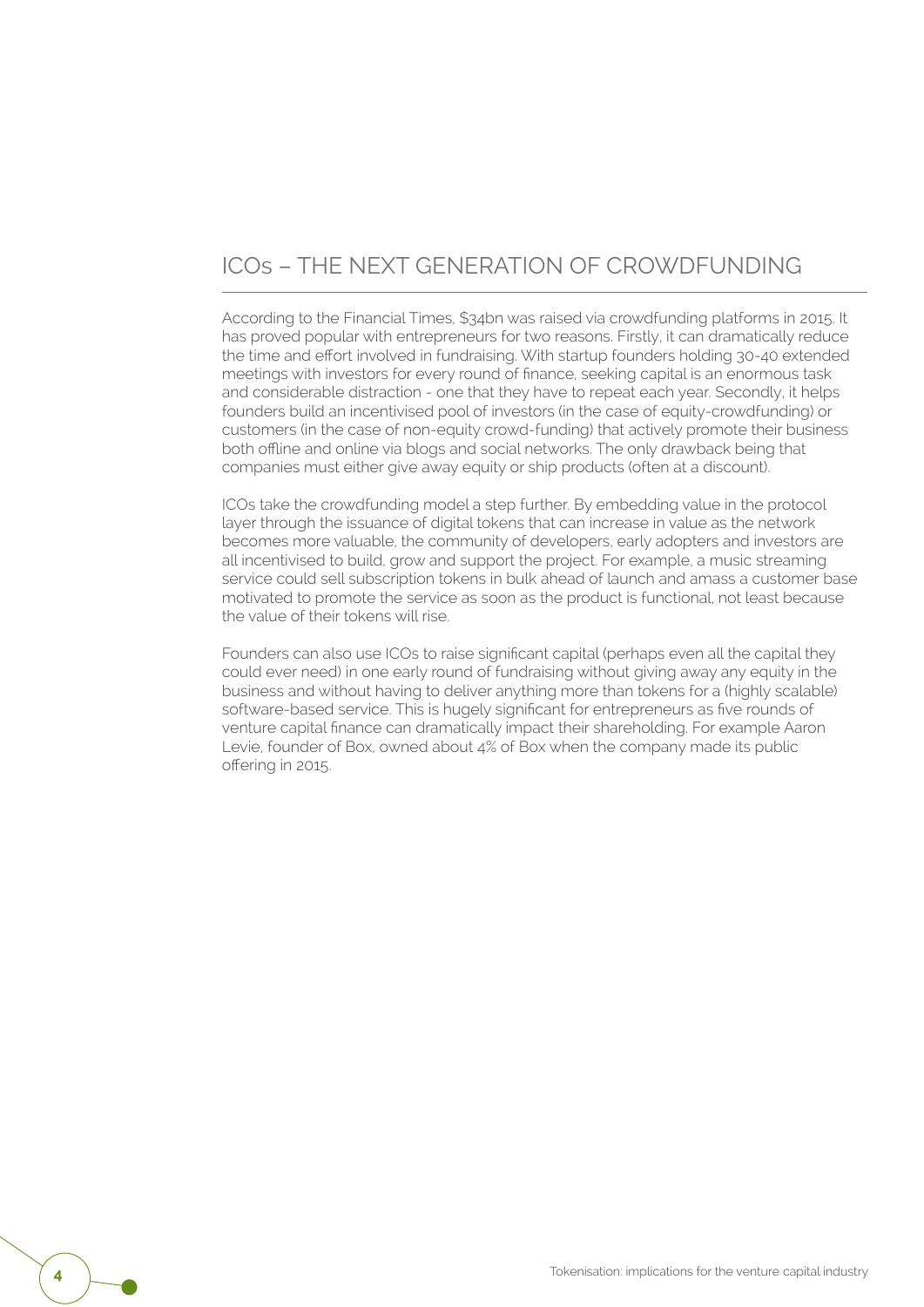#### LIQUIDITY, ACCOUNTABILITY AND TRANSPARENCY FOR INVESTORS

It seems to good to be true. And there are benefits for investors too. One of the (significant) downsides of investing in private companies as opposed to public companies is that it is extremely difficult to sell a holding ahead of any major liquidity event. Crowdfunding platforms are attempting to address this by allowing investors to sell their shares on a secondary market – but it has proved challenging. Seedrs, for example, only allows trades between existing investors in a specific company and bizarrely only on Tuesdays. This model is immediately transformed by ICOs: investors can sell their tokens to anyone at anytime, can trade them for tokens in other projects and, for the more popular projects, see them listed on exchanges that permit trade with transparency of pricing and quantities much like a public stock exchange. The 'Smart Contract' embeds the rules of the ICO in the token, assuring that rules are adhered to. For example, many ICOs often have an initial lock up period of a few months.

Furthermore, ICOs provide accountability and transparency for investors. As smart contracts the conditions of sale are written into the code, providing complete clarity and making the company's obligations irrefutable. The nature of an 'open market' for traceable tokens also means that a culture of disclosure and openness has to disseminate from the company towards the token holders. This begins with the 'smart contract' that will be examined and audited by pundits, and will continue as the company announces various progress reports. With a broad range of investors, the company will be unable to exaggerate financial or product claims without risking allegations of fraud. The transparency of the smart contract also allows the creation of escrow accounts, such that funds are released only when certain milestones are achieved - such as reaching a publicly declared level of turnover in annual accounts.

#### **Examples of services that show how 'transparency' is beginning to appear, a feature that is far from available in legal documents**

| No. |
|-----|
| Yes |
|     |
| No  |
|     |

Source: ICO Transparency Monitor

Of course there is still significant risk, but this should be addressed through the provision of an appropriate regulatory framework.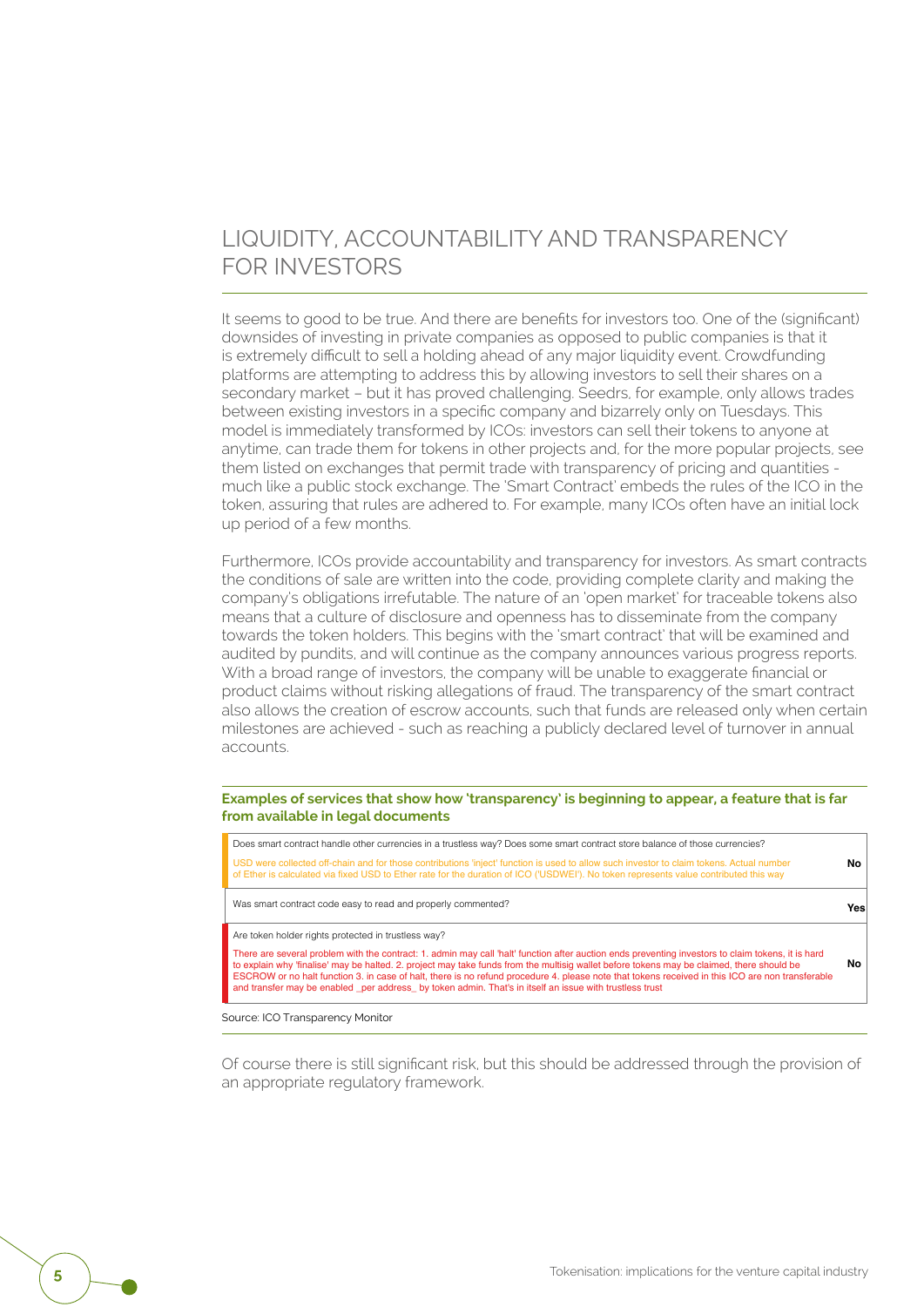#### ANALYSIS OF ICOs TO DATE

Mangrove Capital Partners analysed the data available in order to better understand how ICOs are being used and evaluate the performance of ICO tokens as an asset class.

**1. ICOs have so far been dominated by projects whose product innovation is reliant on blockchain technology.** As a funding mechanism it is still largely confined to the blockchain community and has yet to go mainstream.



**2. Large-scale ICOs (i.e. those over \$10m) have been dominated by projects delivering services for either the blockchain economy or financial services.**

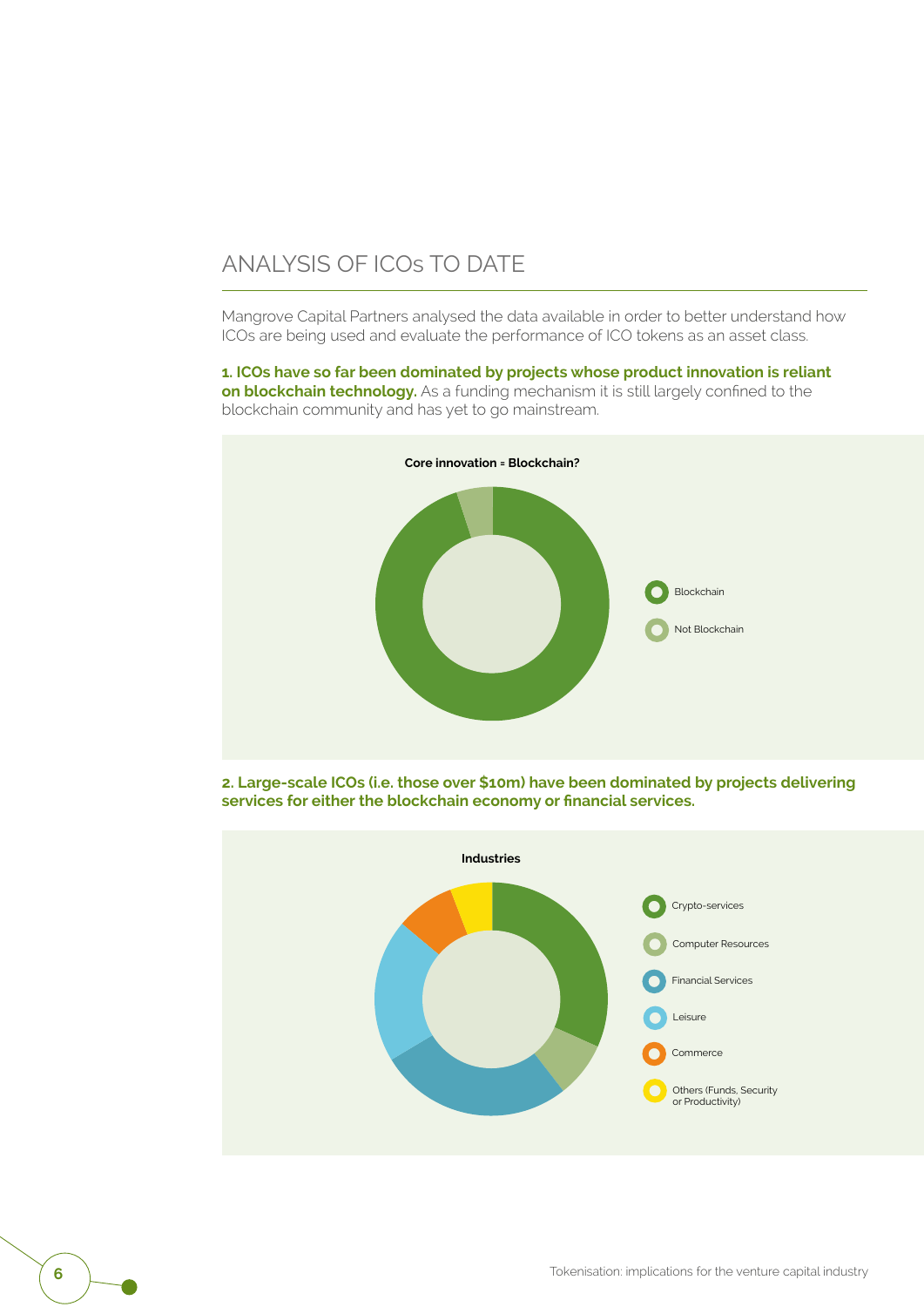**3. ICOs are typically being used to raise money ahead of product launch.** Of the

companies that had a product prior to their ICO, most already received venture funding (typically seed rounds).



**4. The majority of the most successful ICOs were by projects that had previously raised traditional venture capital finance from respected investors (although numerous successful projects had not).** This illustrates how companies can benefit from the involvement of top tier venture firms.



**7 T**okenisation: implications for the venture capital industry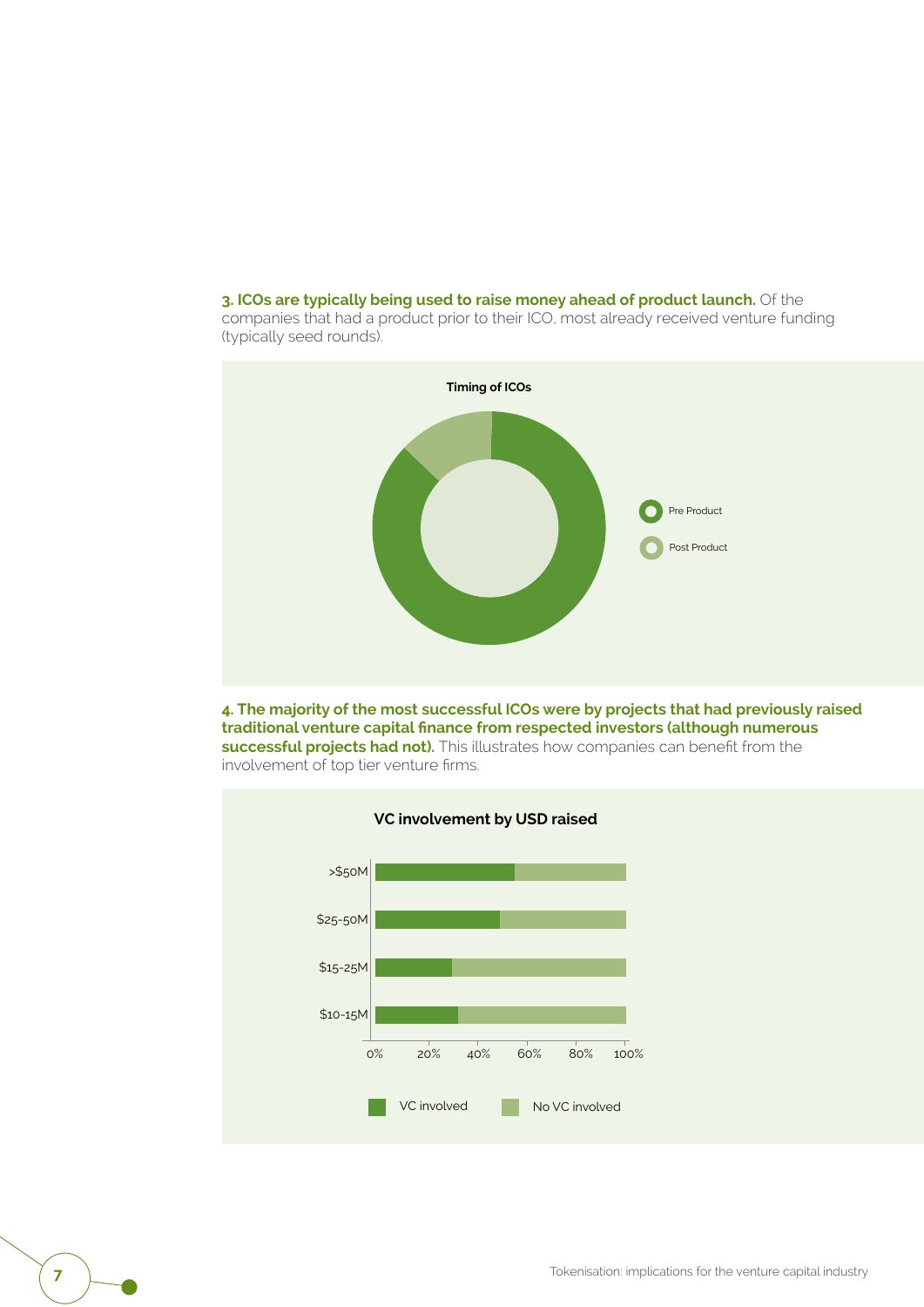**5. The average performance of ICOs to date has been nothing short of outstanding.** If one had blindly invested €10000 in every visible ICO, including the significant number of ICOs that failed, this would have delivered a **+13.2x return.**

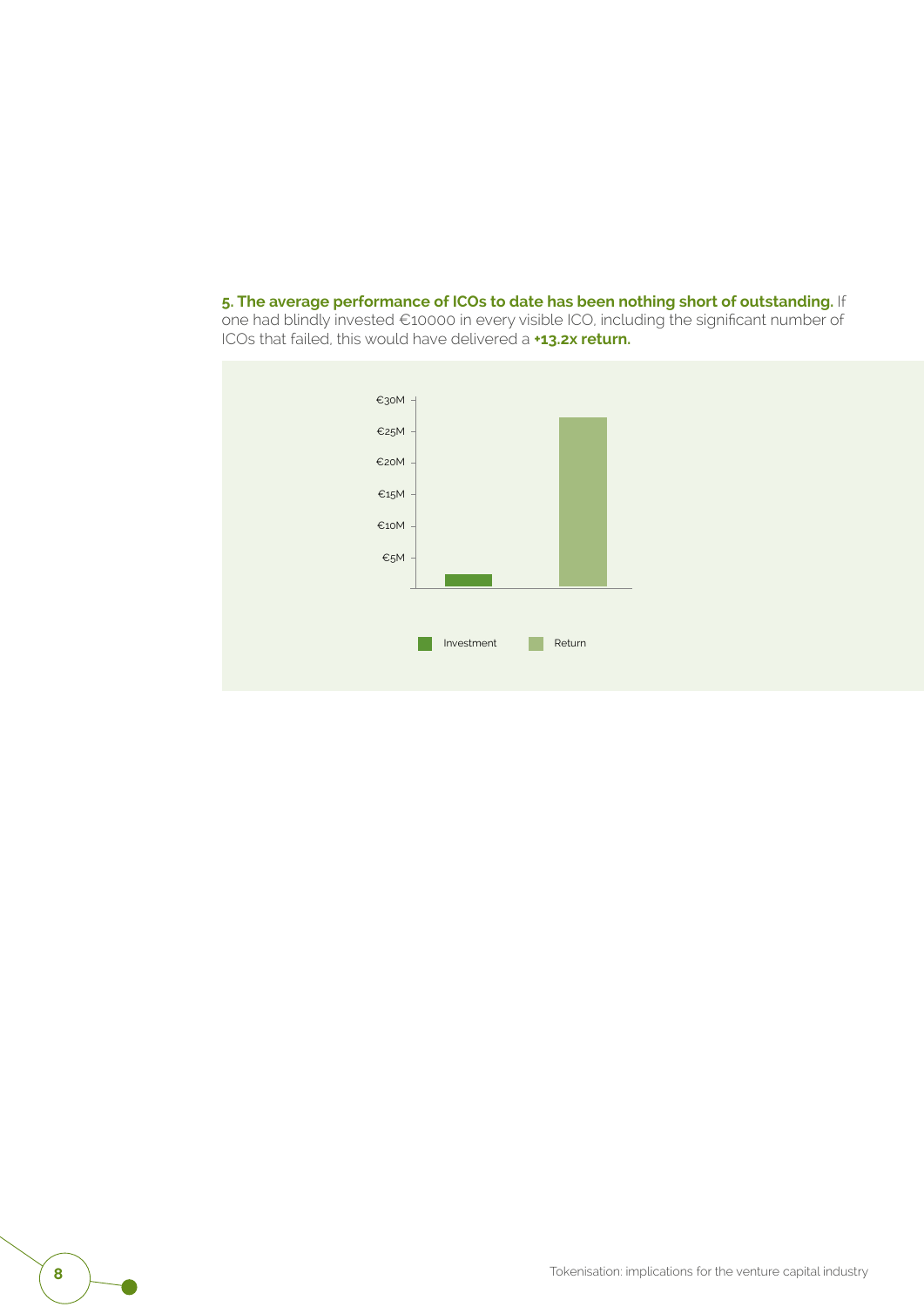### THE DISRUPTION OF TRADITIONAL VENTURE CAPITAL

With the ability to raise one enormous round of finance ahead of product launch without giving away the lion share of the business, it is difficult to argue that the venture capital industry will not be very significantly impacted by the rise of a regulated ecosystem for ICOs.

Many investors have been quick to point to the value that they provide over and above capital. It is true that a number of venture firms now have experience building very successful global businesses. They offer advice and assistance, as well as personal relationships. With the backing of a respected technology investor, an ICO is also likely to be more successful – just as it is on traditional equity crowdfunding platforms. But do entrepreneurs need the expertise of the ten or fifteen firms typically involved in a startup's growth journey when they can access these services from a single investor?

It is reasonable to assume that a growing market for ICOs will lead to a decreasing requirement for venture capital. The balance of power would likely tip from the investors to the entrepreneurs, driving a flight to quality firms with a track record of billion dollar exits and expertise in ICO financing. With less of a need for growth capital, a mature market for ICOs may be most detrimental to the firms that are focused on mid to late stage financing (as well as the technology investment banks that facilitate these rounds).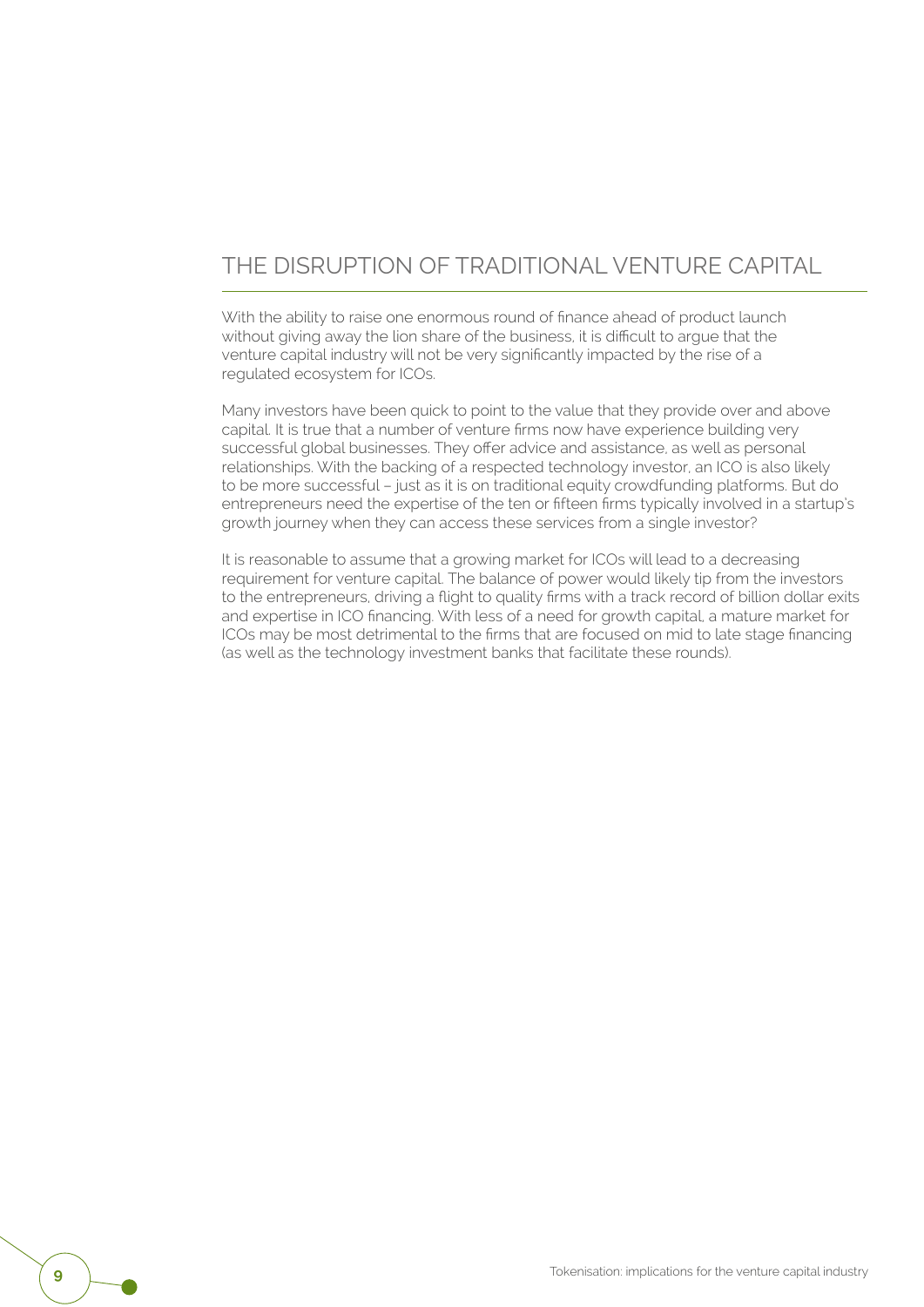#### HOW DO ICOs CHANGE THE VENTURE CAPITAL INDUSTRY'S OPERATING MODEL?

Naturally, this does not put VCs out of the game. They are free to take capital and invest in startups of any kind, and, subject to authorisation from their own investors, could just as easily invest through Crypto into ICO as with FIAT into equity or convertible debt. There remains however one key difference - the rights of VCs. This is where the leopard may need to change its spots.

A VC investor demands substantial rights when investing in a company. These encompass everything from board and governance issues, through to economic rights in certain situations. Plus, by having a relatively large stake in the Company, a VC has voting and passive power. Many of the conflicts between VC and founders arise because of the power struggle that these rights sometimes create. In a world when the only option for a VC to invest becomes through an ICO, he will not be seeing these rights. He will need to be passive. His 'value add' will be limited. The largest internet companies seem to be successful despite low influence from VC, but what of the mid-tier? And from the company side, it will not benefit from the 'adult supervision' of the young founders by an experienced VC. If indeed that is a benefit. One thing for sure: the VC will have to get used to sitting back and watching.

The VC role of portfolio manager will also change. As discussed, VC investments are highly illiquid. All VCs have companies holding portfolio value that have been around for a long time, but have yet to offer opportunities for sale. Token-based investments are by the nature of the ERC20 tradeable. A VC can easily exit, but they can just as easily acquire interest in companies at any point in the company life, not needing to wait for a funding round.

Will we see a more active trading strategy from VCs, and in this case what will differentiate them from more normal actively managed investment funds? Perhaps nothing, perhaps it doesn't matter - but the rhythm of a weekly partners meeting and a monthly investment committee won't work in an active environment responding to real world events.

Internal governance will change too. As an active manager, VC will be able to freely trade. Today, a VC has virtually no trading capability or process. Companies create liquidity events when sold or listed, and the funds flow to the custodian of the VC in the fullness of time. The VC has no access to the funds and the sale event is usually substantially out of the control of the individual VC. And, in a crypto world, treasury management will be significantly different. The wild rides of Crypto and tokens will continue. Market making skills become interesting, as do fundamental understandings of how flash crashes and hostile events affect holdings. Today all international VC run currency treasury, but there's a substantial difference between USD/EUR/JPY and BTC/BTCC/BTCH/ETH.

Can existing VCs adapt? Perhaps filling a truck with diesel is the same as filling a horse with hay. But somehow the horse business seems to have fizzled out. As the ICO market matures over the coming years, it will be fascinating to see how this plays out.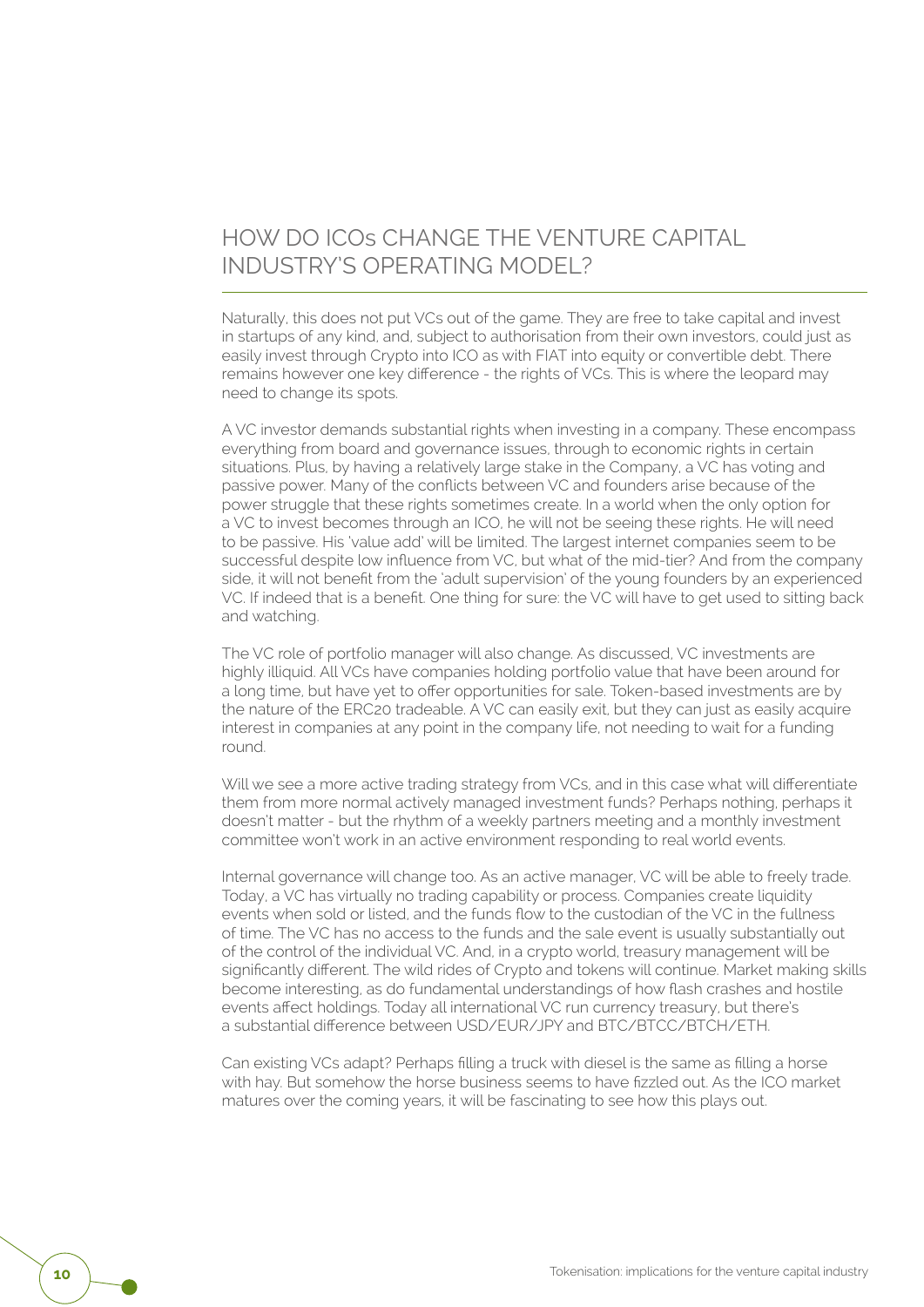#### WHAT WILL IT TAKE FOR ICOS TO BECOME LEGAL?

While a number of the entrepreneurs behind ICO projects have suggested that regulation can be circumvented, this shows a complete misunderstanding of the way regulatory supervision works. Laws exist to protect people and society against bad events. Projects that take advantage of loopholes can be closed overnight. In this way no VC or institutional investor would consider investment in such a project – no matter how attractive it may seem at the outset.

Interestingly, many projects today fit into existing regulatory frameworks and, with small changes to implementation rules, could easily be accommodated without anything other than a better understanding. Indeed, most of the rules are in place to protect small investors from being cheated through false investment schemes with no backing and no oversight. We should therefore expect that the existing, well-formulated rules would provide the basis of coming interpretations. Projects that more closely fit into existing structures are less likely to be problematic for regulators.

There are various approaches underway and we are seeking that regulators attempt to harmonise these in a way that permits:

- **1.** Properly constituted companies to expand their equity ownership through a 'semi-public' offering
- **2.** Companies to issue collateral in other forms than equity to investors, and that the appropriate controls and investor protections can be secured for such issuance
- **3.** The establishment of regulated exchanges serving a similar function to existing public stock exchanges, but with a set of obligations tailored to this market segment
- **4.** A definition of a new class of investors (enhancing the two existing categories of "accredited or public") such that investors who have a good understanding of a business and associated risks/opportunities can invest.

While the principle of an ICO is straightforward, the technical, execution and regulatory skills will not be obvious to the majority of companies. It's clear there is an emerging industry of advisors and platforms looking to capitalise on this new fundraising mechanism. In the mid term, it would be logical that a parallel structure to existing stock exchanges will be created - likely geographically and then vertically.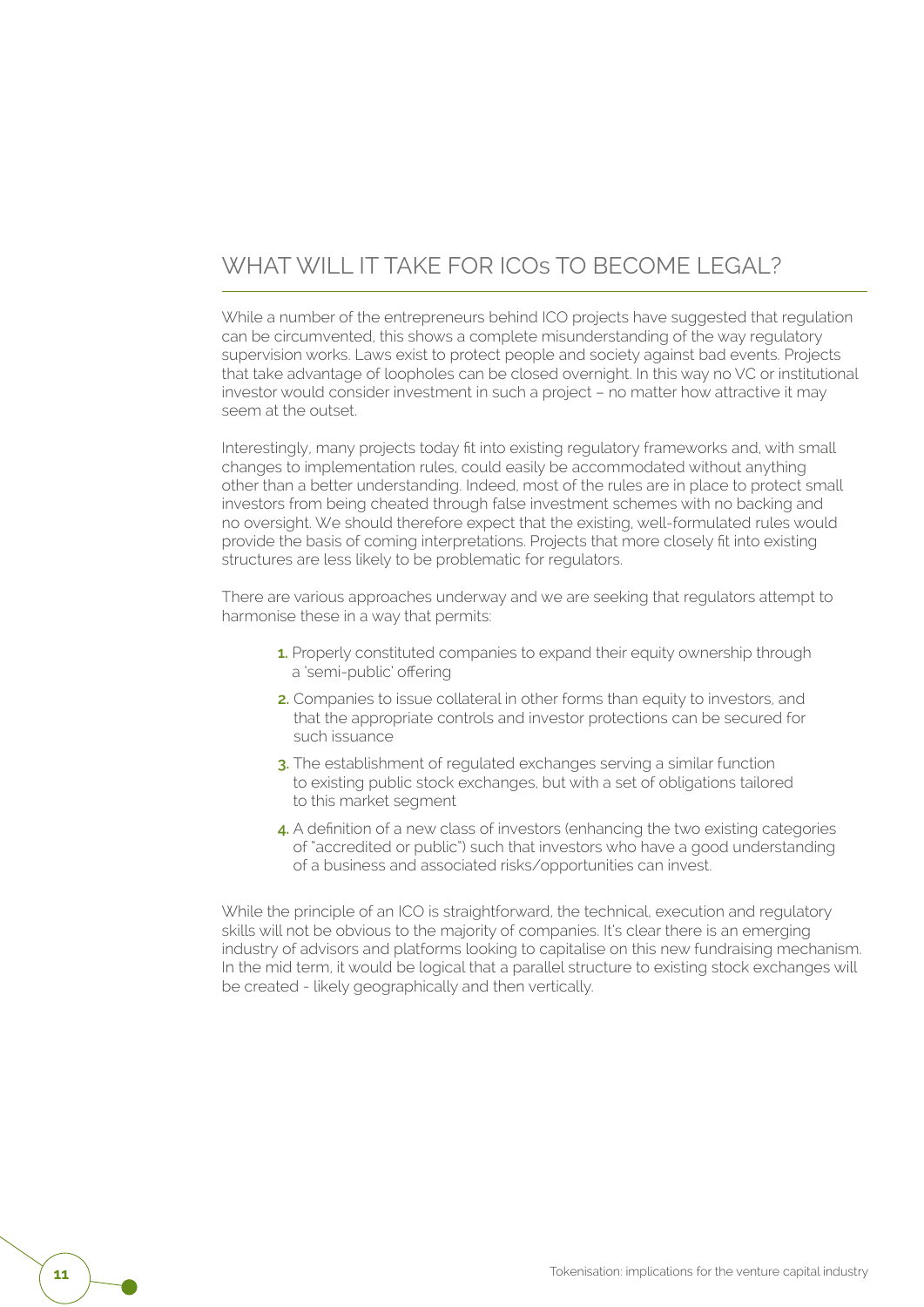## CONCLUSION

It is clear that ICOs present very real benefits for both companies and investors. While the funding mechanism has so far been broadly limited to the crypto community, this is likely to change as the market matures and as regulated platforms emerge. With significant implications on venture capital deal flow as well as the industry's operating model, it would be foolish to dismiss ICOs as scams or a fad that is unlikely to materialise. As the ICO market continues to grow, it is more likely that both entrepreneurs and institutional investors will actively seek out those firms that can still add value in the new token economy.

#### ABOUT THE AUTHOR



Michael Jackson is a partner at Mangrove Capital Partners and was previously COO at Skype, where he was responsible for rapidly growing an idea into a well-managed, high margin, multi-hundred million dollar business. Before joining Skype, Michael launched 9 mobile operations and 2 ISPs across Europe with Tele2. Michael is also on the board of Blockchain and is contributor to the Blockchain Policy Initiative. He graduated with honours from University College London with a degree in Communications Engineering and is a guest lecturer in their MBA program: The Business of Telecoms.

#### ABOUT MANGROVE CAPITAL PARTNERS



Mangrove Capital Partners (www.mangrove.vc) is Europe's leading early stage venture capital firm. Its team chases bold, transformational ideas around the world, with a combined focus on Europe and Israel. Mangrove works with top entrepreneurial talent at the earliest stages of innovation, with the aim of being the first institutional investor: the firm has cocreated projects and regularly injects funds prior to product launch, often in unproven, unusual or unfavoured technologies. Mangrove manages more than \$1 billion in assets and is headquartered in Luxembourg with offices in Berlin and Tel Aviv.